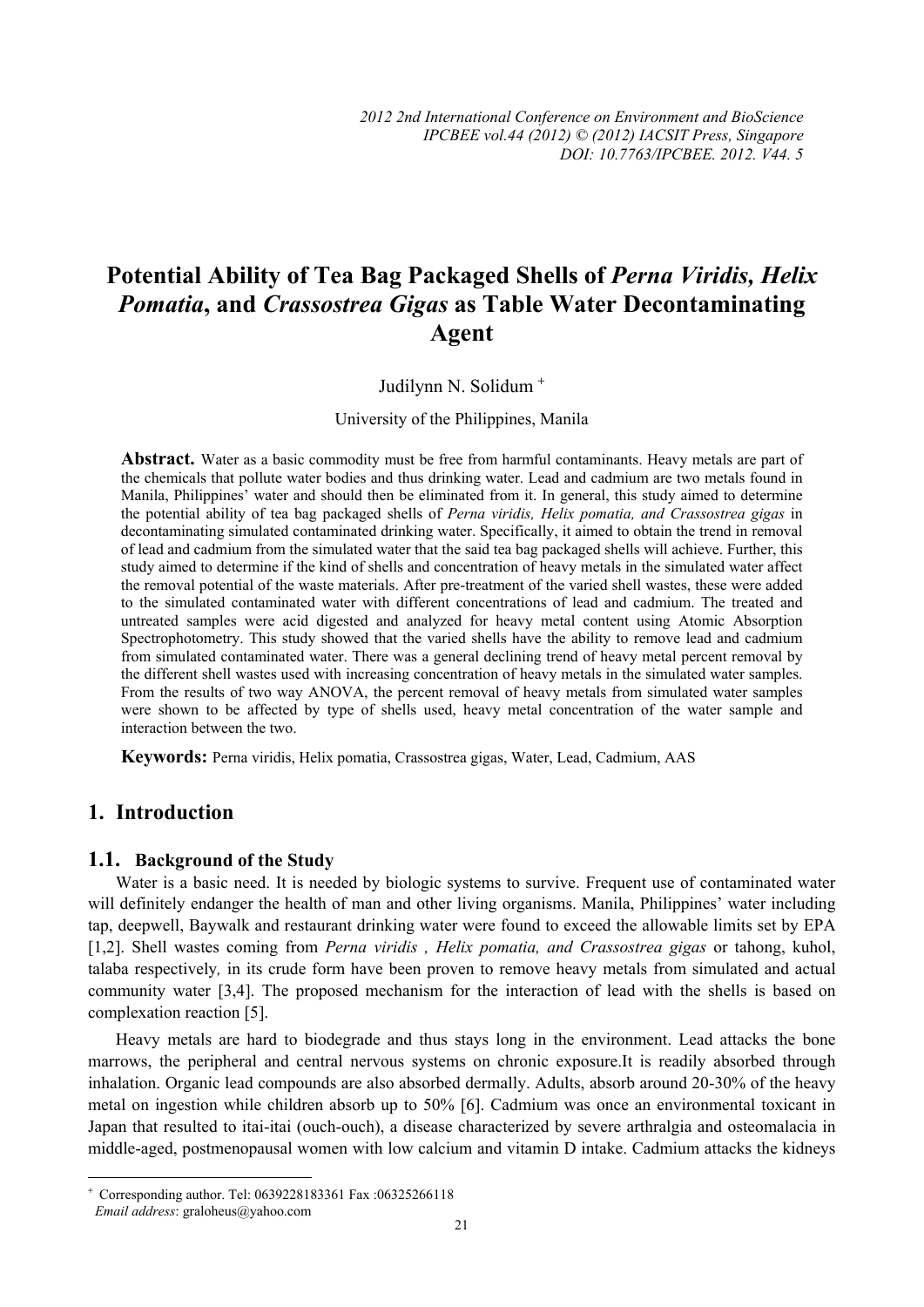particularly chronic poisoning, lungs on acute inhalation and the gastrointestinal tract on acute ingestion [6,7].About 25% and 5% cadmium is absorbed by inhalation and ingestion, respectively. It is not well absorbed dermally (0.5%) [6,8,9]. Cadmium is classified as a human carcinogen by the National Institute for Occupational Safety and Health (NIOSH) [10].

#### **1.2. Objectives**

In general, this study aimed to determine the potential ability of tea bag packaged shells of *Perna viridis, Helix pomatia, and Crassostrea gigas* in decontaminating simulated contaminated drinking water.Specifically , it aimed to obtain the trend in removal of lead and cadmium from the simulated water that the said tea bag packaged shells will achieve. Further, this study aimed to determine if the kind of shells and concentration of heavy metals in the simulated water affects the removal potential of the waste materials.

# **1.3. Hypotheses**

The following were the working null hypotheses employed in the study:

Ho1: There is no significant difference in the removal of lead and cadmium amongst varied shell wastes

Ho2: There is no significant difference in the removal of lead and cadmium relative to varied heavy metal concentrations of the simulated water

H03: There is no significant difference in the removal of lead and cadmium relative to interaction between shell type and heavy metal concentration in simulated water.

#### **1.4. Scope and Limitation**

This research determined the ability of shells of *Perna viridis, Helix pomatia, and Crassostrea gigas* to remove lead and cadmium from simulated contaminated water only. The concentrations of lead and cadmium were placed at 10%, 30% and 50% solutions only. The pH of the solution was maintained only at 4. The length of tea bag use in the contaminated water was limited to 30 minutes. Sterile gauze and thread were used to create the tea bags where 10g of pretreated shells were placed. These were used for every 100 ml of contaminated water.

#### **1.5. Significance of the Study**

Results of this study will hopefully aide in the quick decontamination even of table water particularly in the community. This will prove that wastes from shell foods have potential in cleaning polluted water. Its use will be beneficial not only to public health but also to the deteriorating environment. Researches on other potentials of other biodegradable waste products are envisioned to be catalyzed.

# **2. Methodology**

#### **2.1. Research Design**

This study followed the experimental research design. Pre-tests and post-tests were conducted in order to determine the heavy metal removing ability of tea bag packaged shells of *Perna viridis, Helix pomatia, and Crassostrea gigas* in simulated contaminated water samples.

#### **2.2. Locale of the Study**

The shell samples were collected from Cavite, Philippines. These were prepared, stored and analyzed in Manila, Philippines.

#### **2.3. Sample Collection and Preparation**

The shell wastes were collected from Cavite, Philippines. These were washed with distilled water, dried with clean towel, pulverized and pre-treated with 10% sodium hydroxide, 10 % hydrochloric acid and 1% sodium hypochlorite. The shells were washed with distilled water until neutral [11].

### **2.4. Decontamination of Simulated Water**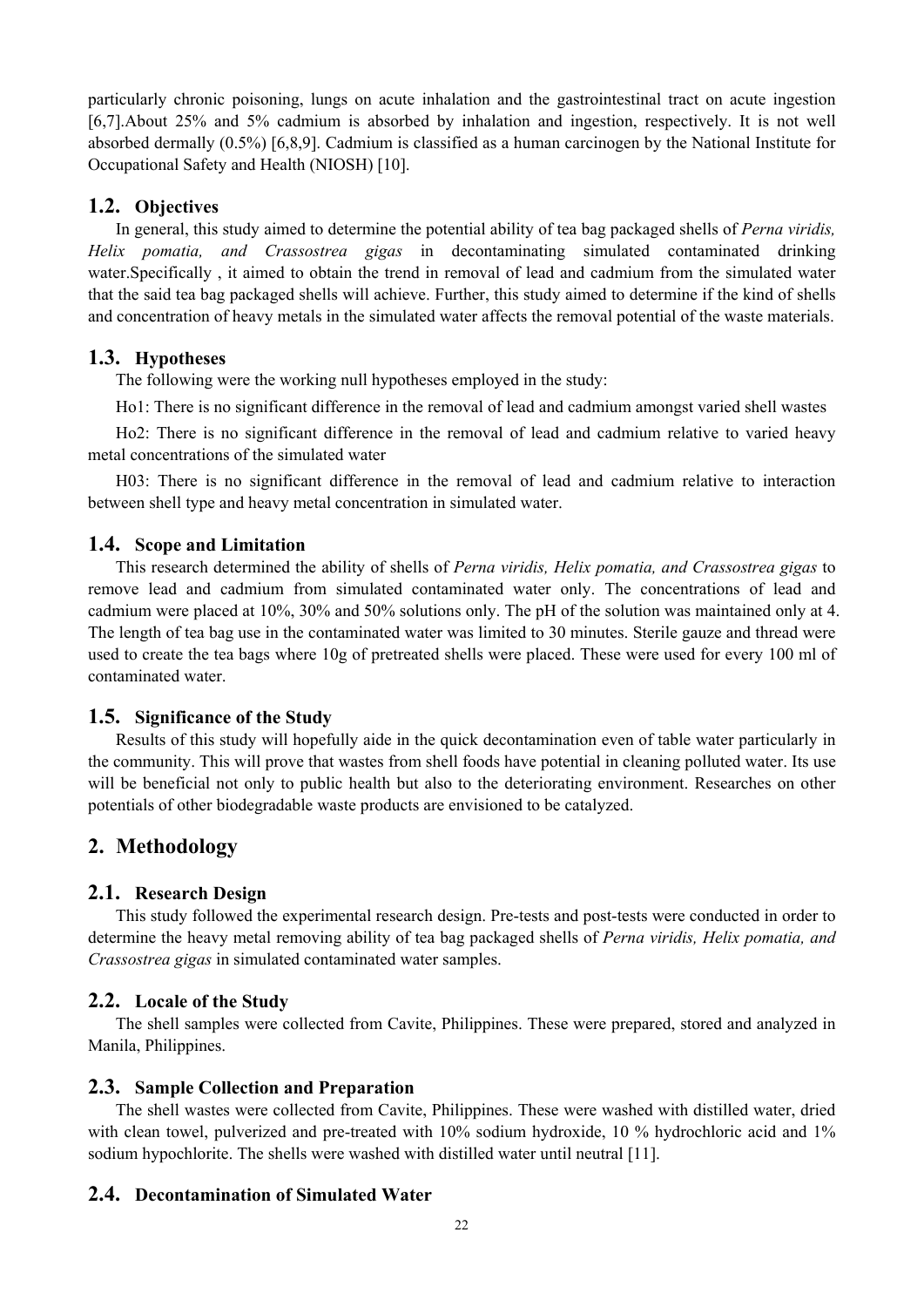To 10%, 30% and 50% lead and cadmium solutions, 100mL were withdrawn from each concentration. Tea bag packaged shells of *Perna viridis, Helix pomatia, and Crassostrea gigas,* each containing 10g, were submerged in the simulated water for 30 minutes. This was the decontaminating treatment done to the simulated water.

#### **2.5. Instrumental Analysis**

Both the filtered treated and untreated simulated water were acid digested [12]. The resulting digested samples were subjected to Atomic Absorption Spectrophotometry.

#### **2.6. Statistical Analysis**

Both descriptive and inferential statistics were used. Two way ANOVA was utilized to determine the significant difference, if any, of the removal of heavy metals from the water samples among shells, concentration of heavy metals in the simulated contaminated water preparations or the interaction of shells and concentration.

#### **3. Results and Discussion**

The untreated simulated contaminated water samples prepared in the laboratory with 10%, 30% and 50% heavy metal concentrations showed near perfect correlation coefficients (Table1). For lead the value is at 0.9864 while for cadmium it is at 0.999. The same was used for standard calibration curve of AAS.

Kuhol, Talaba, Tahong showed the highest ability to remove lead from 10%, 30% and 50% simulated lead contaminated water respectively. Tahong showed the highest ability to remove cadmium at 10%, while at both 30% and 50% simulated cadmium contaminated water samples, kuhol showed the highest ability to remove cadmium. The differences between the amounts of the untreated and the treated simulated water samples were taken as the amount of heavy metals removed by the different shells using the proposed complexation reaction. There was a general declining trend of heavy metal removal by the different shell wastes used especially upon reaching the 50% concentration of heavy metals in the simulated water samples (Tables 4 and 5). It may be because the surface area of the pre-treated shells can only accommodate enough heavy metals in its system. The available interaction areas may become saturated with increasing metal concentration resulting in decreased efficiency of heavy metal removal by the shells.

| Untreated | 10%Heavy Metal       | 30% Heavy Metal    | 50% Heavy Metal       | Correlation  |
|-----------|----------------------|--------------------|-----------------------|--------------|
| water     |                      |                    |                       | Coeffecient  |
| Lead      | $8.073 + (-0.0017)$  | $33.854+/-0.0013$  | $48.073+/-0.0041$     | $r = 0.9864$ |
| Cadmium   | $9.8578 + (-0.0016)$ | $30.2845+/-0.0024$ | $49.8578 + (-0.0068)$ | $r=0.999$    |
|           |                      |                    |                       |              |

Table 1: Concentration of lead and cadmium (ppm) in untreated simulated contaminated water

The amounts of lead and cadmium in the simulated contaminated water samples decreased with the use of tea bag packaged shells of *Perna viridis, Helix pomatia, and Crassostrea gigas* or tahong, kuhol, talaba, respectively (Tables 2 and 3).

Table 2: Concentration of Lead (ppm) in simulated water samples after treatment with shells

| Treated water | $10\%$ Lead          | $30\%$ Lead        | $50\%$ Lead           |
|---------------|----------------------|--------------------|-----------------------|
| Kuhol         | $0.0888+/0.0022$     | $26.9352+/-0.0017$ | $43.9033+/-0.0012$    |
| Talaba        | $3.2242+/-0.0008$    | $12.8699+/0.0008$  | $38.7734+/-0.0023$    |
| Tahong        | $0.3221 + (-0.0010)$ | $22.8313+/-0.0026$ | $27.4087 + (-0.0041)$ |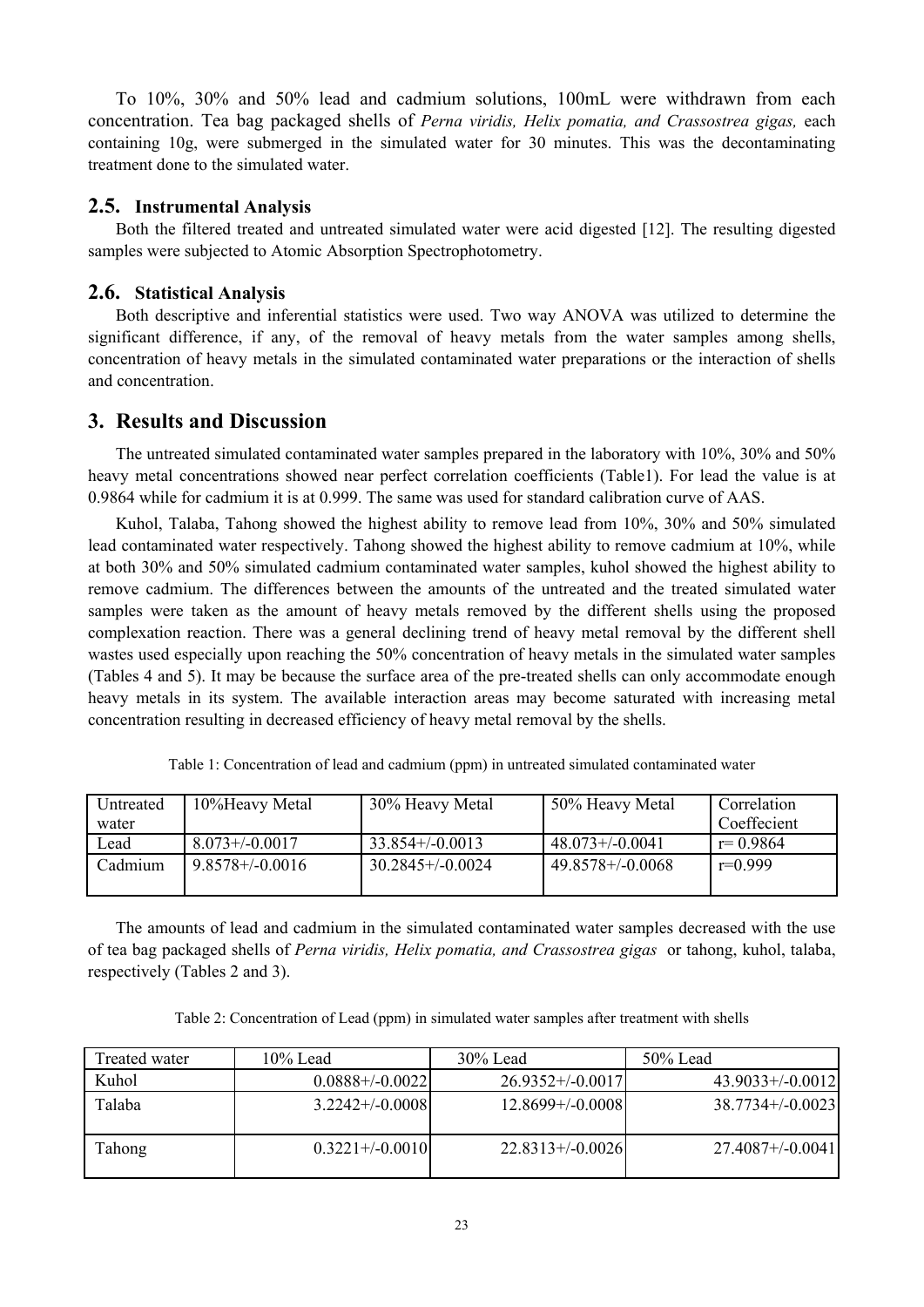Table 3: Concentration of cadmium (ppm) in simulater water samples after treatment with shells

| Treated water | 10% Cadmium       | 30% Cadmium        | 50% Cadmium           |  |
|---------------|-------------------|--------------------|-----------------------|--|
| Kuhol         | $4.0135+/0.0018$  | $6.3442+/-0.0012$  | $26.3442+/-0.0014$    |  |
| Talaba        | $4.2411+/-0.0016$ | $16.9132+/-0.0036$ | $39.2176 + (-0.0034)$ |  |
| Tahong        | $3.3345+/-0.0004$ | $10.0996+/0.0041$  | $32.3898+/0.0049$     |  |

#### Table 4: Percent removal of lead from simulated water by shells

Table 5: Percent removal of cadmium from simulated water by shells

| Percent | 10%       | 30%     | 50%    | Percent | 10%     | 30%     | 50%     |
|---------|-----------|---------|--------|---------|---------|---------|---------|
| removal | Lead      | Lead    | Lead   | removal | Cadmium | Cadmium | Cadmium |
| Kuhol   | 98.90%    | 20.44%  | 8.67%  | Kuhol   | 59.29%  | 79.05%  | 47.16%  |
| Talaba  | $60.06\%$ | 61.98%% | 19.34% | Talaba  | 56.98%  | 44.15%  | 21.34%  |
|         |           |         |        |         |         |         |         |
| Tahong  | 96.01%    | 32.56%  | 42.98% | Tahong  | 66.17%  | 66.65%  | 35.04   |

By using two way ANOVA, it showed that there is statistically significant difference among varied shell wastes and the removal of heavy metals from the simulated water samples. There is also significant difference in the removal of heavy metals by the shells using varied amounts of heavy metals in the simulated water. Further there is also significant difference in the removal of heavy metals with interaction among varied shell wastes and heavy metal concentrations in the water samples analyzed (Tables 6 and 7).The percent removal of heavy metals from simulated water samples were affected then by type of shells used, heavy metal concentration of the water sample and interaction between the two.

# **4. Conclusions and Recommendations**

The results of the study showed that tea bag packaged shells of *Perna viridis, Helx pomatia, and Crassostrea giga* have the ability to remove lead and cadmium from simulated contaminated water. There was a general declining trend of heavy metal percent removal by the different shell wastes used with increasing concentration of heavy metals in the simulated water samples. There is statistically significant difference among varied shell wastes and the removal of heavy metals from the simulated water samples. There is also significant difference in the removal of heavy metals by the shells using varied amounts of heavy metals in the simulated water. Further there is also significant difference in the removal of heavy metals with interaction among varied shell wastes and heavy metal concentrations in the water samples analyzed. The percent removal of heavy metals from simulated water samples were affected then by type of shells used, heavy metal concentration of the water sample and interaction between the two.

Actual Manila, Philippines' water is recommended to be tested using the tea bag packaged shells to ascertain its applicability to actual scenario. Other biodegradable wastes must be studied for future collaborative use with the present shell wastes studied. Microbiological assay should be performed to assess the water safety after the proposed heavy metal removing treatment.

| Source  | <b>SS</b> | df | <b>MS</b> |          |          |
|---------|-----------|----|-----------|----------|----------|
| Rows    | 231.33    |    | 115.67    | 1519.69  | < 0.0001 |
| Columns | 5687.67   |    | 2843.84   | 37364.26 | < 0.0001 |
| r x c   | 536.68    |    | 134.17    | 1762.82  | < 0.0001 |
| Error   | .37       | 18 | 0.08      |          |          |
| Total   | 6457.05   | 26 |           |          |          |